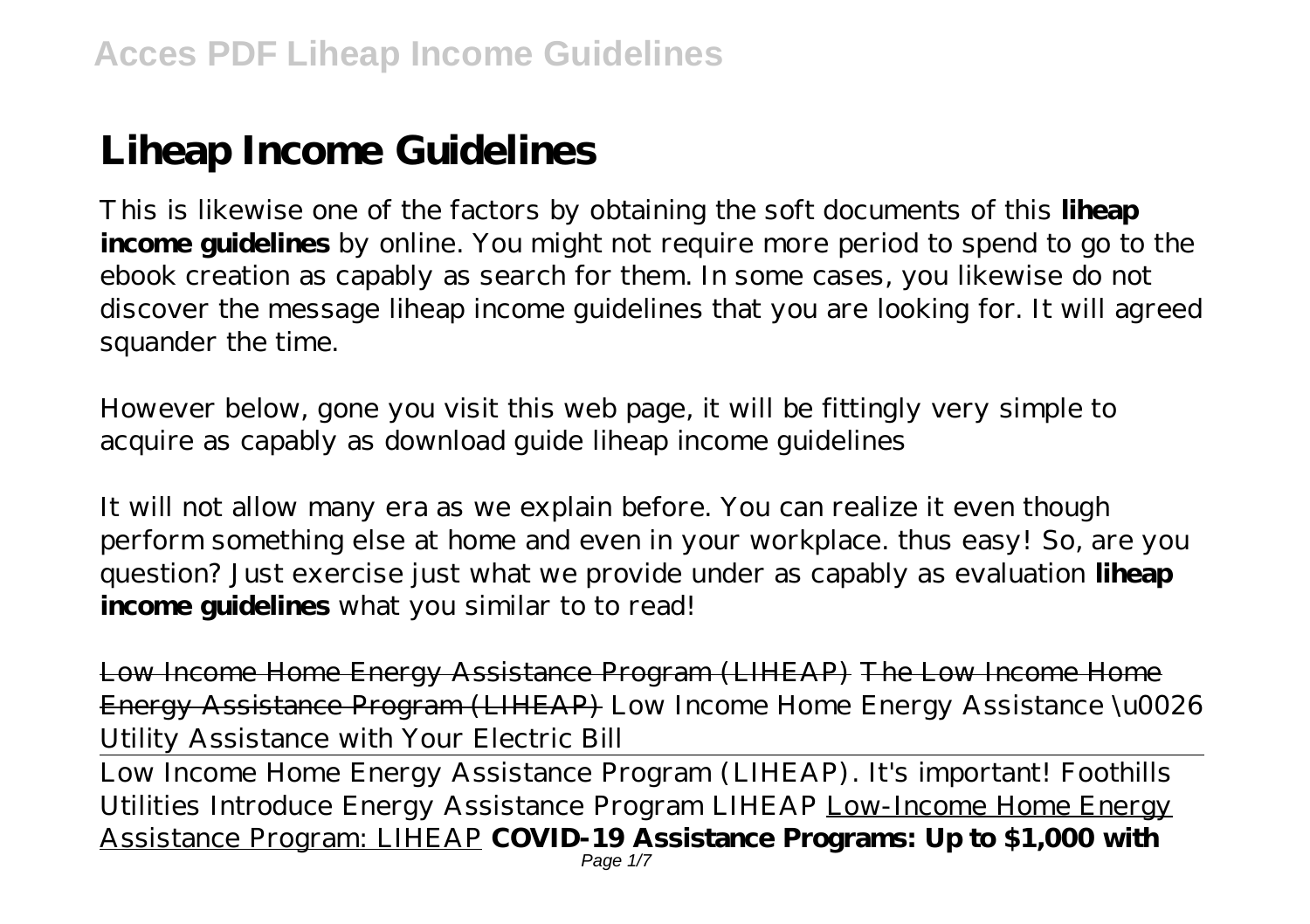## **LIHEAP** LIHEAP Can Help Pay Energy Bills LIHEAP Informational Video

Low-income Energy Assistance Program / LEAP / Facing Disconnection/ Electricity / Ontario Government How to apply for Low Income Home Energy Assistance (LIHEAP) in Sioux City, IA Apply To 2 of 200 Gov't Grants Available for Home Repair, Rehab and Remodeling *Pandemic EBT | November 2020 Max Allotment* THIS WEEK!! Second STIMULUS Check Update + \$1800 PAYMENTS Unemployment Update [10 31] \$1,000 GRANTS Per person \$375 Direct Payment EXTRA Unemployment Benefits Apply for These Grants Tomorrow: \$50K for Biz, \$1K for Cash, \$2K for Textbooks, 10 Mo Job at Home How to Get Low Income Housing Fast - Housing Waiting List Secrets *Stimulus Signed Into LAW! Checks Sent Approved! 2nd Second Stimulus Check Update Today Unemployment* Monthly Budget with Me November 2020 | Family Budget Planning Real Numbers 5 Simple Tricks to Lower Your Energy Bill 50% or MORE Guaranteed! P EBT Disbursements | Emergency Snap benefits dates | P EBT Second round | Work from home *NJ Down Payment Assistance Program - COVID-19 Update LIHEAP Program Extended @LouMetroRCS* How Does SNAP Energy Assistance Work? LIHEAP Webinar on Cost Allocation United Services CAA | LIHEAP energy assistance - Kansas City *LIHEAP problem leaves GA Power customers in the dark* LIHEAP - Low Income Home Energy Assistance - It works LIHEAP - Low Income Energy Assistance Program STL LIVE - Low Income Home Energy Assistance Program - 1 of 2 Liheap Income Guidelines Income Guidelines The LIHEAP statute establishes 150 percent of the poverty level as the maximum income level allowed in determining LIHEAP income eligibility,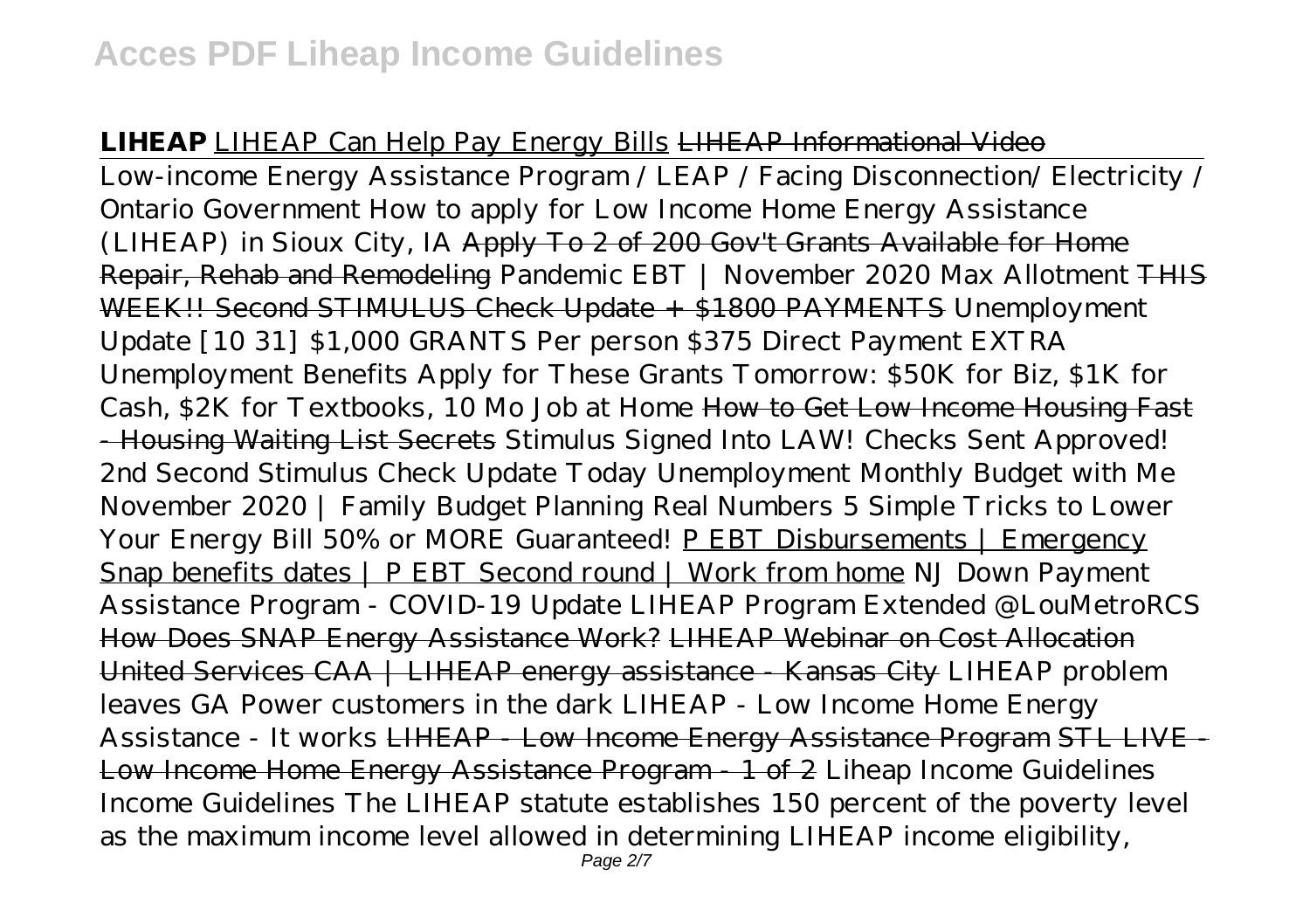except where 60 percent of state median income is higher. Income eligibility criteria for LIHEAP may not be set lower than 110 percent of the poverty.

LIHEAP Service Eligibility Guidelines | Office of ...

The 2020-2021 Low-Income Home Energy Assistance Program will open on November 2, 2020 and is scheduled to close on April 9, 2021. About the Program The Low Income Home Energy Assistance Program (LIHEAP) helps families living on low incomes pay their heating bills in the form of a cash grant.

LIHEAP - Department of Human Services

LIHEAP (Low-Income Home Energy Assistance Program) Income Guidelines (October 1, 2020 - September 30, 2021) The total household income for an applicant must be at or below 175% of the 2020 federal poverty guidelines which are listed below: \* For households with more than eight members, add \$7,840 annually for each additional member.

LIHEAP and WAP Income Guidelines | Iowa Department of ... Federal Income Eligibility Range. All LIHEAP grantees must set their incomeeligibility criteria between 110 percent of these guidelines and the greater of (1) 150 percent of these guidelines; and (2) 60 percent of SMI. These limits are shown in Attachment 2. Household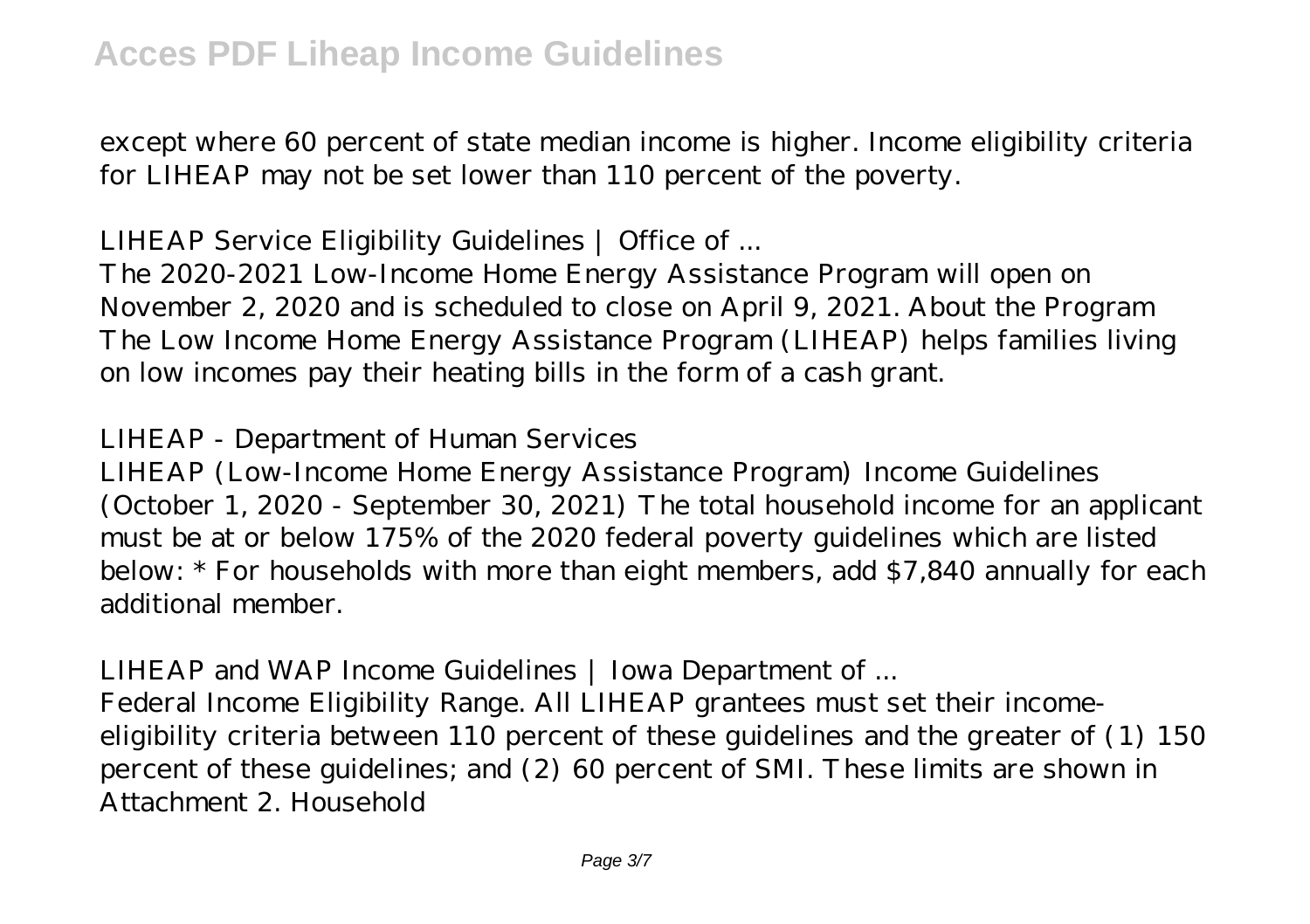LIHEAP IM-2020-01 HHS Poverty Guidelines for Optional Use ... Federal Income Eligibility Range . All LIHEAP grantees must set their incomeeligibility criteria between 110 percent of these guidelines and the greater of (1) 150 percent of these guidelines; and (2) 60 percent of State Median Income (SMI). The HHS Poverty Guidelines limits are shown in Attachment 2. Household

LIHEAP IM 2019-01 HHS Poverty Guidelines FY 2019 | Office ... 2020 LIHEAP Income Eligibility. Monthly Income. 1. \$2,296.93. 2. 3. \$3,710.42. 4.

LIHEAP Income Eligibility - California

Download statewide LIHEAP application here. File your application online here Low Income Guidelines - 2020-2021 . Primary Grants are based on income, family size, fuel type and minimum delivery requirements. List of Required Documents & Forms to Apply: 1. Primary Applicant (Person whose name is on the Heating Bill or Fuel Ticket): Social ...

Low Income Home Energy Assistance Program (LIHEAP) Every state must set LIHEAP income guidelines each year according to the Department of Human Health Services Poverty Guidelines and State Median Estimates issued on the Federal Register. States must set a maximum income level based on household size and the federal poverty level. These income limits cannot exceed a certain percentage of the federal poverty level.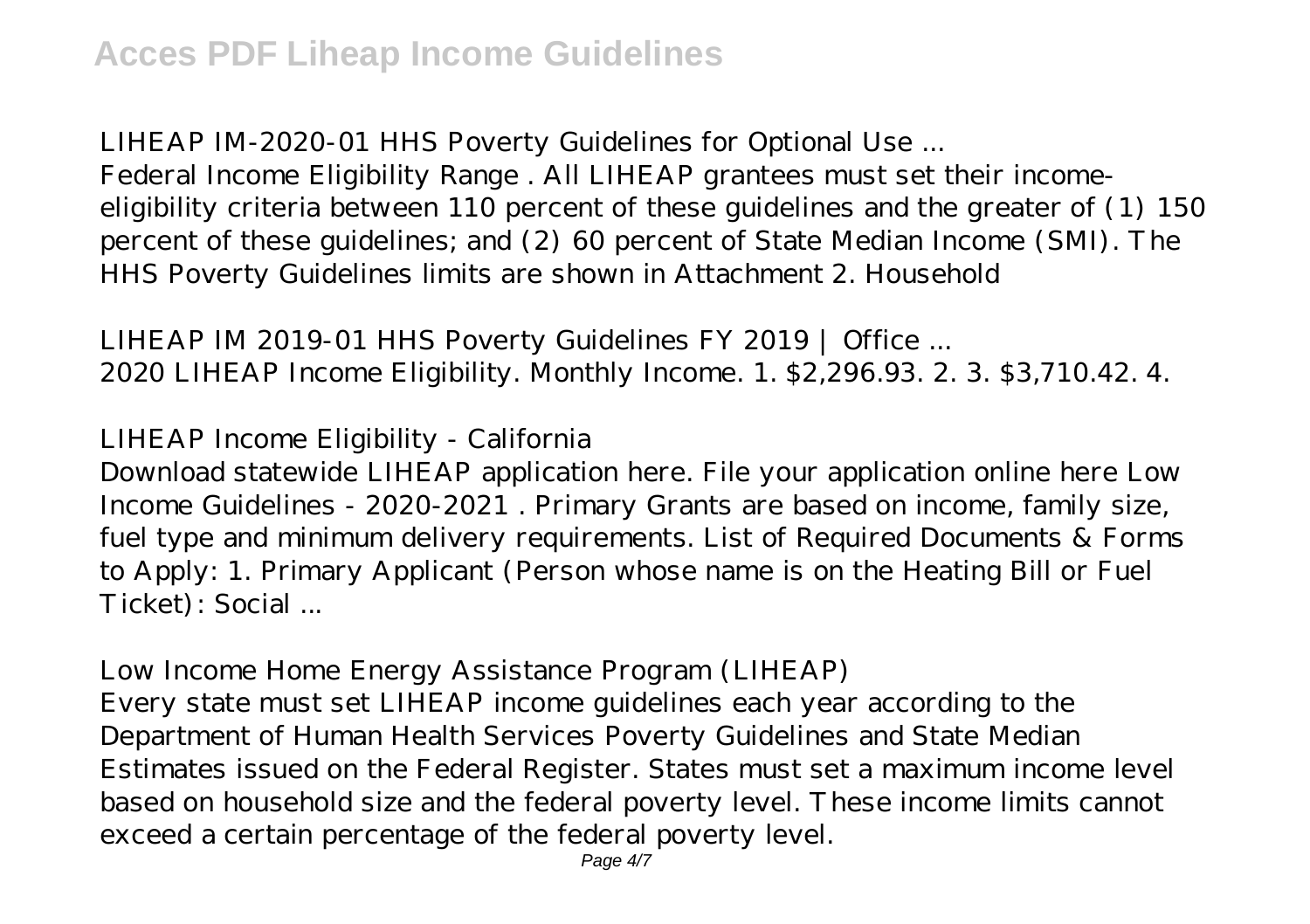Learn About LIHEAP Requirements | https://liheapassistance.org The LIHEAP program in your community determines if your household's income qualifies for the program. You must be a resident of the state of Pennsylvania and you must need financial assistance with home energy costs. \*For households with more than eight people, add \$6,720 per additional person.

Pennsylvania Low Income Home Energy Assistance Program ... The Low Income Home Energy Assistance Program (LIHEAP) does not provide direct grants to individuals; LIHEAP does not charge a fee for receiving a grant. If you receive a message offering you a LIHEAP grant or requesting a fee, please contact the U.S. Department of Health and Human Services (HHS) Fraud Hotline at 1-800-447-8477.

Low Income Home Energy Assistance Program (LIHEAP ... 1401 Airport Parkway, Suite 300 Cheyenne, WY 82001

Income Guidelines - Wyoming Low Income Energy Assistance ... income limits updated? October 1 October 1 October 1 Capped at: \$1,800 per year for gas and electricity Cap varies and grant is for all fuel types \$750 per utility for gas and electricity \$225 per year for gas and electricity combined 1 If a household is income -eligible for USF, the household is also automatically incomeeligible for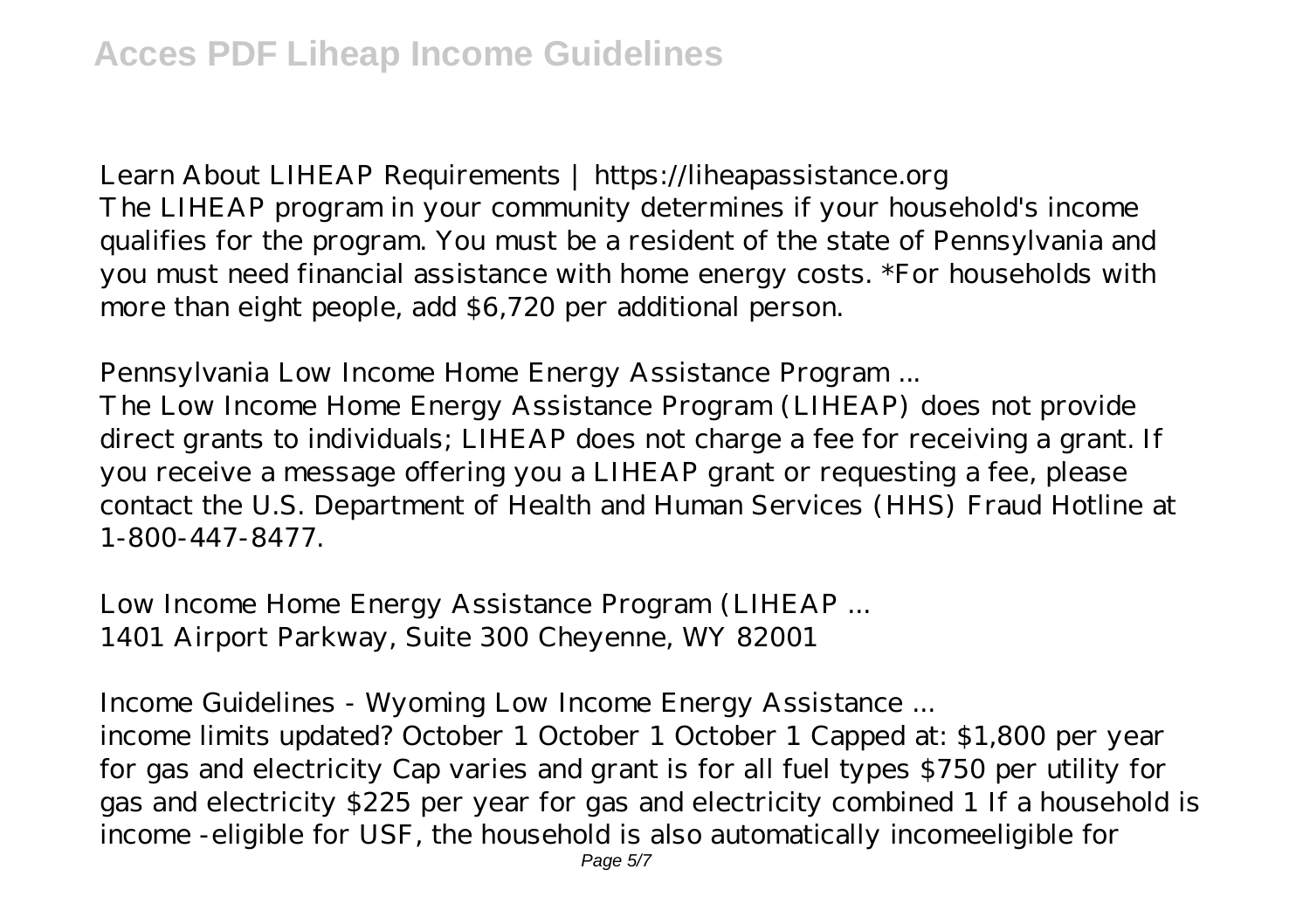LIHEAP.

2019-2020 State of New Jersey Energy Assistance Programs Applicants must be Jefferson County residents with a household income at or below 60% of the Kentucky State income guidelines. The LIHEAP Summer Cooling Program is separated into two components, Subsidy and Crisis, to assist with electric cost.

Low Income Home Energy Assistance Program (LIHEAP ...

The Illinois Low Income Home Energy Assistance Program (LIHEAP) is designed to assist eligible low income households pay for winter energy services. LIHEAP will provide a one-time benefit to eligible households to be used for energy bills. The Determine your eligibility for this benefit

Illinois Low Income Home Energy Assistance Program ... 2020 LOW INCOME HOME ENERGY ASSISTANCE PROGRAM (LIHEAP APPLICATION) The Community Action Agency's Low Income Home Energy Assistance Program (LIHEAP) is able to assist Broward County residents with gross household incomes at or below 150% of the federal poverty level.

Low Income Home Energy Assistance Program 2020 (LIHEAP ... LIHEAP benefits are calculated on income, household size, the fuel type and the heating region where you live. You must include all people who live your home or